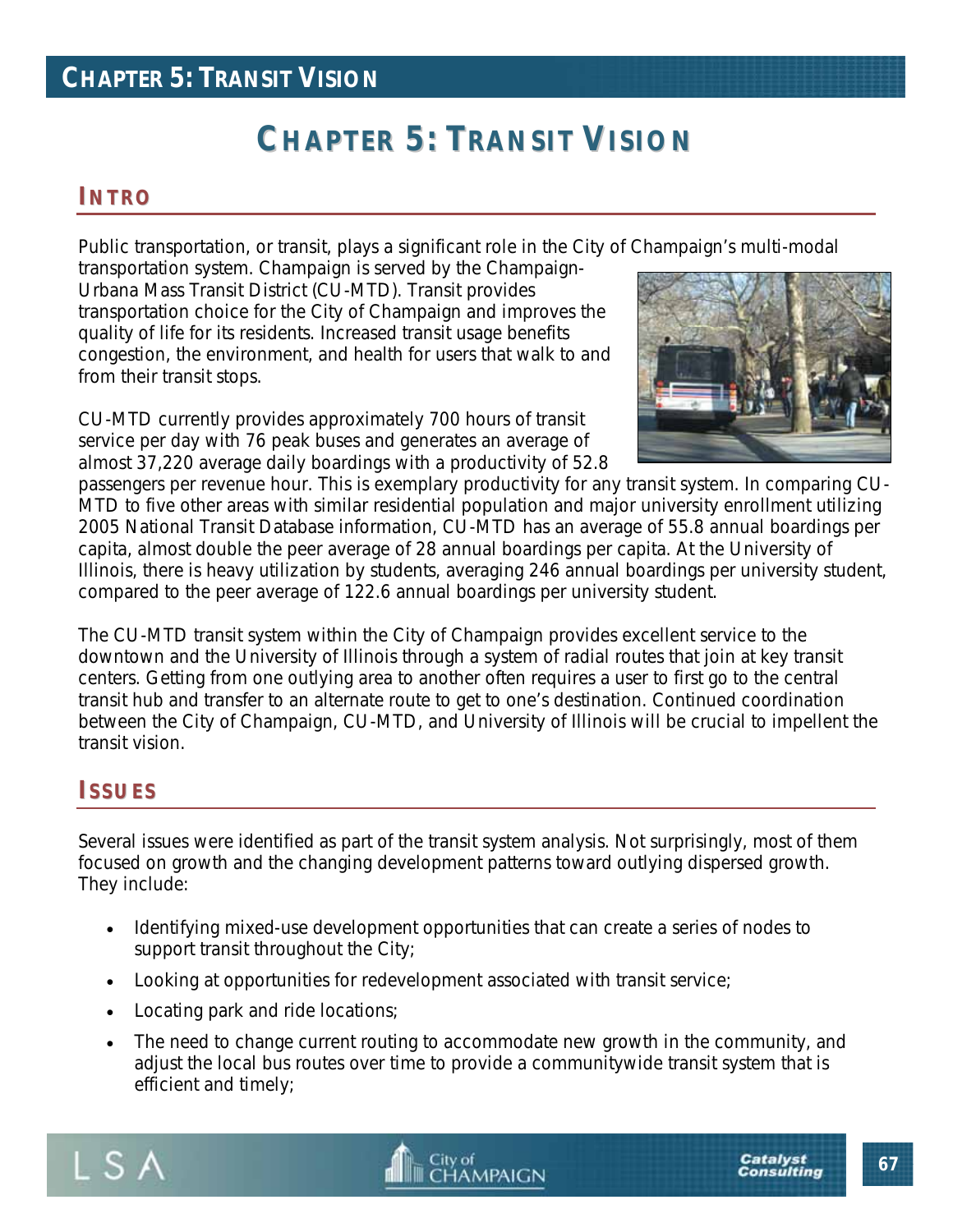- Providing infrastructure that is interconnected with all modes to create a more seamless transportation system;
- Identifying additional opportunities to connect Champaign with other communities;
- Funding additional service;
- Providing consistent service, good connections, and system reliability; and
- Impact of the Southwest transit district.

## **T RANSIT VISI ON PLAN**

Primary transit service within the Champaign area is provided by the CU-MTD. CU-MTD is currently preparing a Mobility Implementation Plan (MIP) which will develop a long range transit plan. Whereas the ultimate responsibility for transit is CU-MTD, one of the objectives of the land use concept plan of connected neighborhoods and nodes is to provide the density and connections to support higher frequency transit service.

The City of Champaign's Transit Vision Plan, shown in Figure 18, is designed to support the City's Connected Neighborhoods and Nodes, Land Use and Transportation Vision Plan, and the CU-MTD's Mobility Implementation Plan. This plan incorporates the mixed-use higher density development nodes that could support higher frequency transit. As party of the CU-MTD MIP process, additional transit elements will be added such as locations for park and ride facilities, and identification of express route services.

Several changes will be necessary to support the implementation of the CU-MTD's Mobility Plan. Among them are the re-orientation of the local bus service to provide local circulation and connections to activity centers, the planning and design of these centers and connecting corridors, and multi-modal integration between automobile, transit, bicycle, and pedestrian.

### **C ONNECTE D NEIGHBORHOODS AND NODES T RANSIT I MP ROVE ME NTS**

The following provides a list of transit improvements and features that should be implemented into all nodes and multi-modal corridors.

### **Transit Requirements for Development Nodes**

In order for future node development to support transit, the node design shall include:

• A transit stop or station prominently located near the center of the node for both visibility, efficiency, and as a statement regarding the importance of transit.





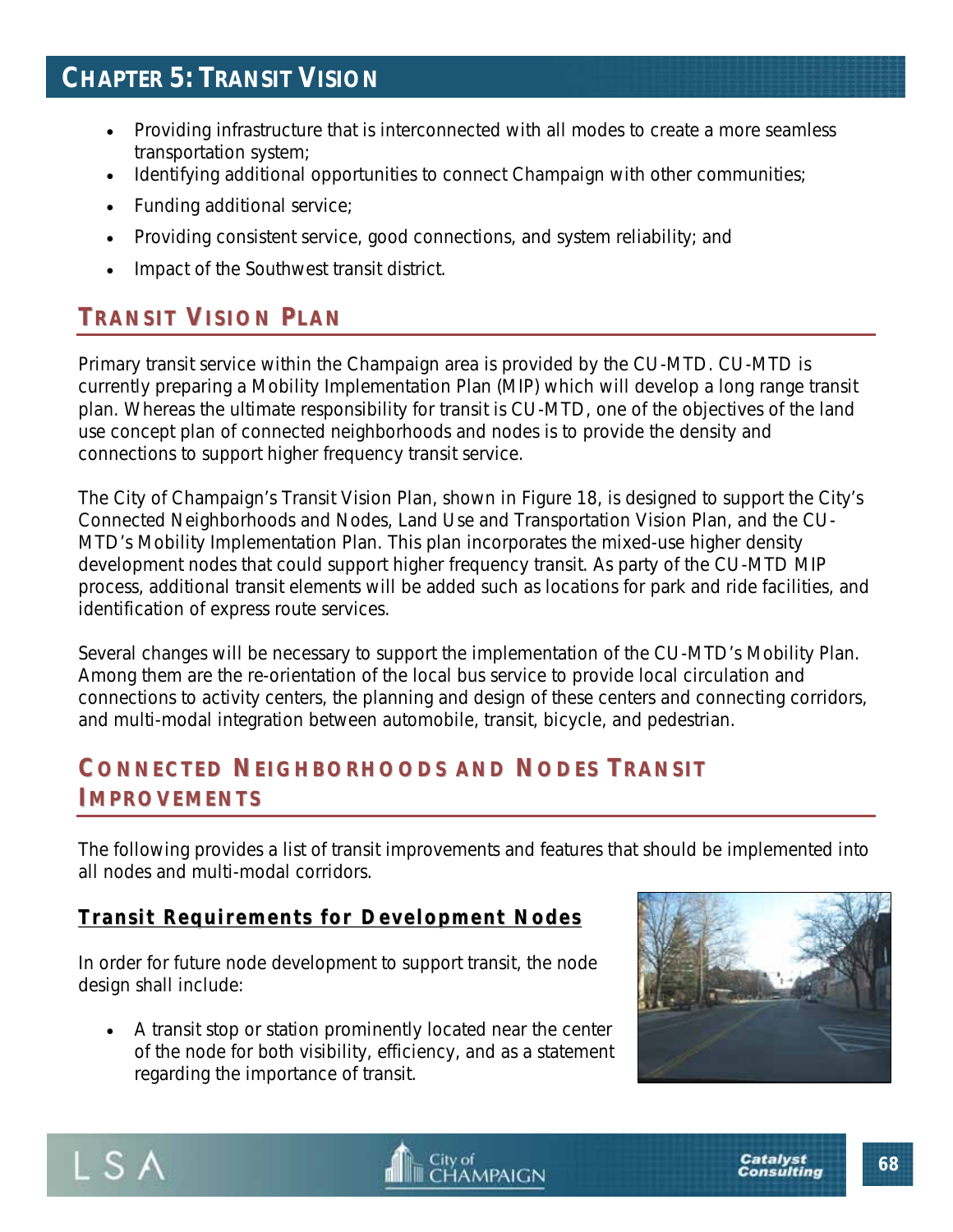## **CHAPTER 5: TRANSIT VISION**



### **FIGURE 18: TRANSIT VISION PLAN**

**Note: High Frequency Transit Corridors will be phased in over time based on land development mix, density and travel demand.**

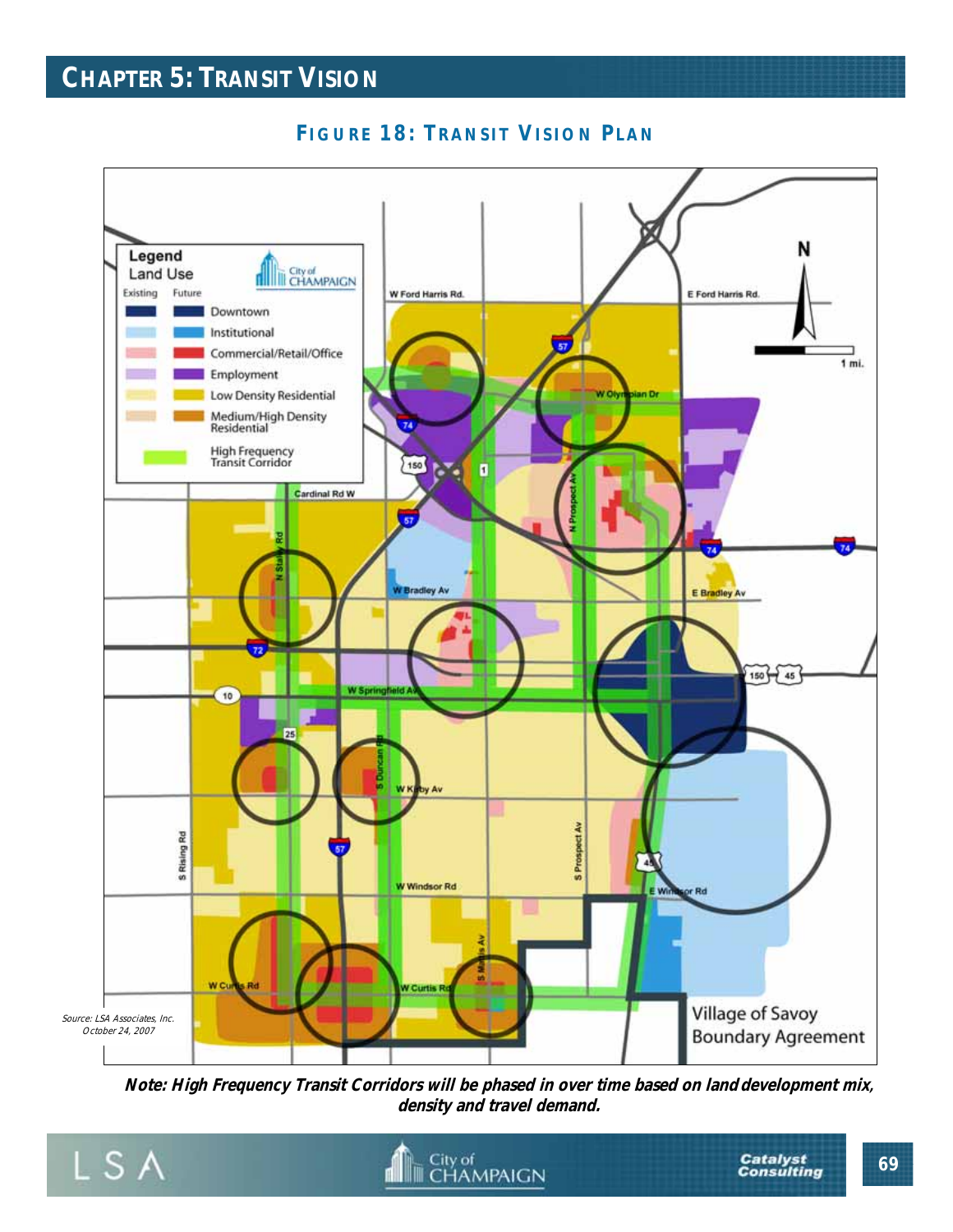- The transit stop/station should have at a minimum shelter, benches, lighting, trash receptacles, and real time transit arrival information.
- Intermodal connections:
	- o Automobile drop-off and/or Park-n-Ride;
	- o An integrated sidewalk system with the development node and transit stop/station; and
	- o Bicycle path/lane connections and secure bicycle storage/lockers.

### **High Frequency Transit Corridors**

The high frequency transit corridors are the routes targeted to connect future development nodes. It should be noted that these corridors will not initially support high frequency transit until development density within the nodes and a mix of uses occur. The mix of uses includes residential development that originates the trip and the trips destination at retail or job locations.

Whereas the primary stops and stations are located within the development nodes, stops will be located along the corridor to provide access opportunities from the residential areas along the corridors to the node attractions.

High Frequency Transit Corridor improvement guidelines and recommendations include frequency of service, transit travel times, stop amenities and operations.

### **Transit Service Frequency Targets for Nodes and Multimodal Corridors**

Transit frequency is important for choice riders that make decisions as to whether to drive or take transit. If the service is infrequent, the choice is usually toward the automobile. As transit frequency increases, then the user may choose transit because of increased availability. The following table identifies the minimum frequency of transit service that should be targeted for Nodes and Multi-Modal Corridors.

| Nodes and Multi-Modal Corridors            | <b>Transit Service Frequency</b><br>(Transit Vehicles Per Hour) |
|--------------------------------------------|-----------------------------------------------------------------|
| Established High Density Node and Corridor | 6 or greater                                                    |
| <b>Emerging Node and Corridor</b>          | 4 or greater                                                    |
| <b>Starting Node and Corridor</b>          | 2 or greater                                                    |



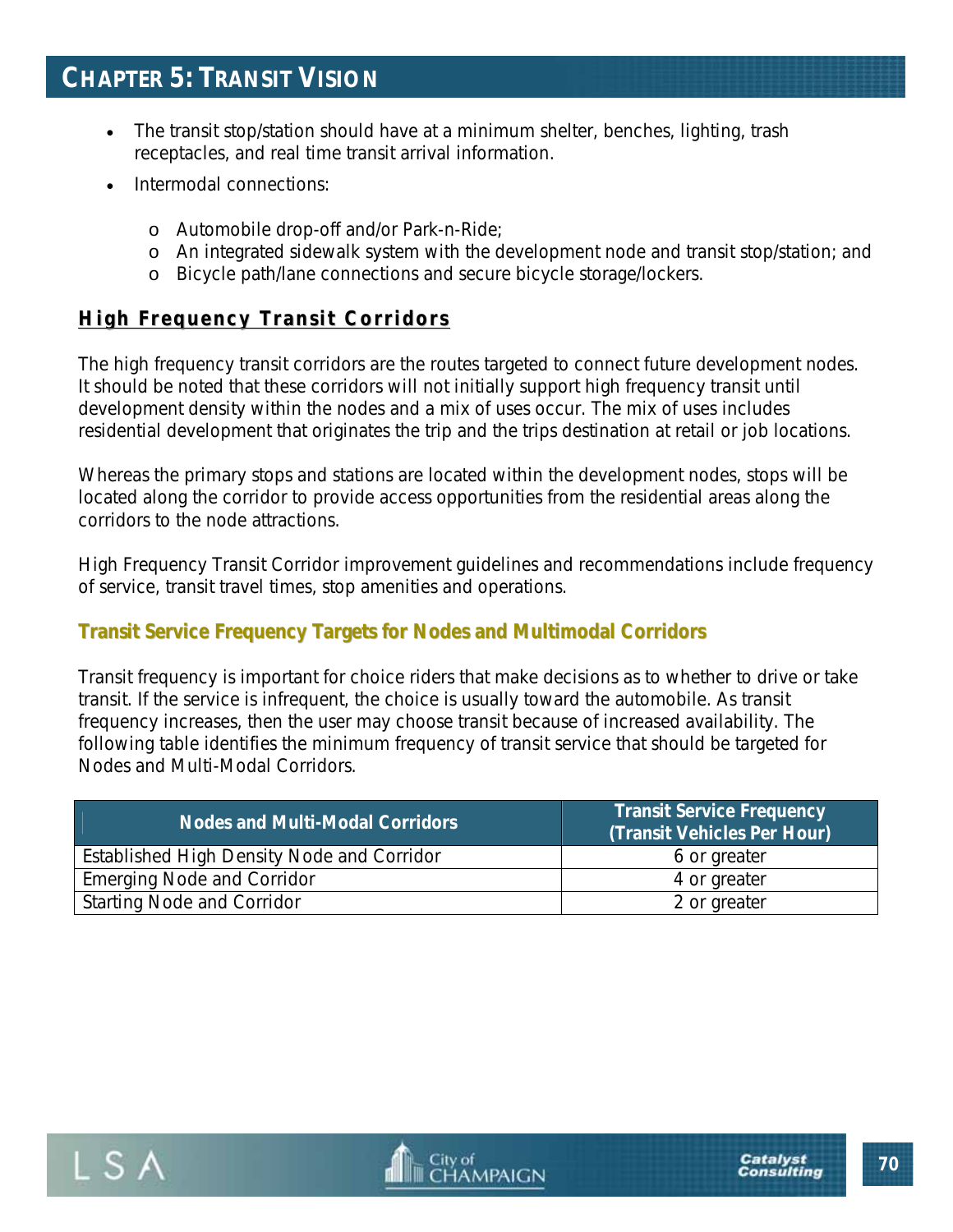#### **Transit Travel Times**

Transit travel time must be reduced in the multimodal transportation corridors in order for transit to be competitive with the automobile. One option to reduce transit ravel times is through exclusive bus travel lanes that are not impacted by congestion. This concept, referred to as Bus Rapid Transit (BRT), has not been proposed for any of the multimodal transportation corridors. However, to improve transit operations, queue jumper lanes are recommended when the opportunity exists along the multi-modal corridors. Queue jumper lanes are separate travel lanes that allow buses to pass queued traffic at intersections. Queue jumper lanes are often used in tandem with bus signal priority to allow buses to advance through intersections and improve route travel times.

#### **Transit Stops and Amenities**

Although nearly all bus stops for CU-MTD are marked with signage, the types of stops and amenities offered at bus stops vary greatly. In general, transit stop improvements and amenities should be based on patron demand. These improvements include installation of proper signage and paved pads, benches, covered shelters over the paved pads, landscaping, route/schedule information, trash receptacles and bicycle racks. In addition, all improvements shall be in compliance with the American Disability Act (ADA).

Note that areas planned as "nodes", should include an even higher level of transit amenities which may include transit centers with real time route information, potential park and ride facilities, as well as structures that allow for transit operations and land uses that serve a commuting population. This is especially true for Country Fair.

#### **Site Transit Stops in Safe Locations**

Examine existing and proposed transit stop locations to ensure they provide pedestrian and bicyclist access and are in safe locations. Locate transit stops to be in close proximity to pedestrian/ bicycle crossings.

#### **Transit Facilities and Services**

- Implement security and safety features at transit stations, park-n-ride lots, and on vehicles;
- Make modifications to bus routes per changing ridership demands;
- Implement timed-transfer points throughout the system; and
- Provide pedestrian and bicycle connections between transit facilities and adjacent neighborhoods and developments.





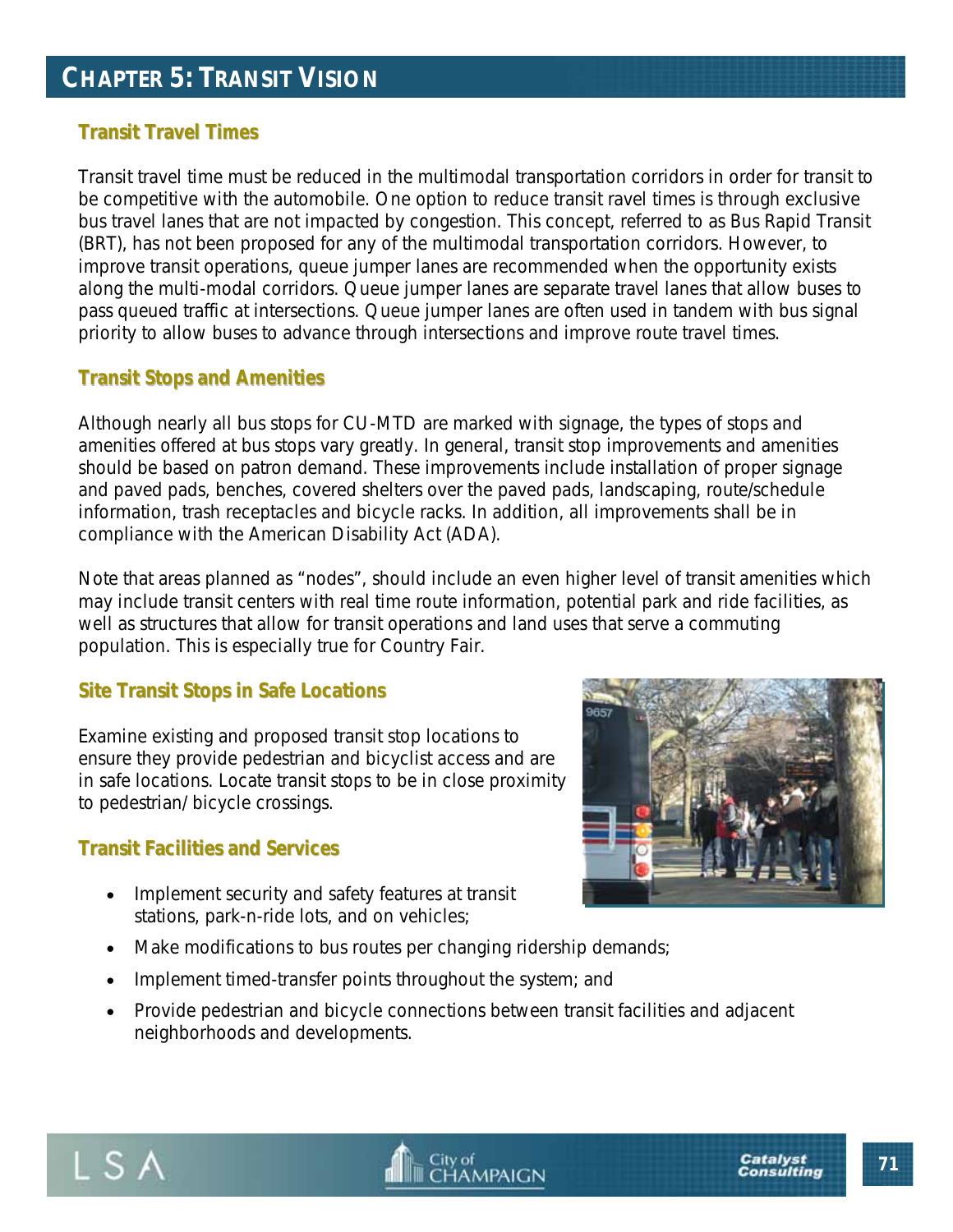## **CHAPTER 5: TRANSIT VISION**

#### **Transit ITS Infrastructure**

As indicated in the roadway recommendations, a number of ITS applications are recommended for the multi-modal transportation corridors. Specific transit ITS applications include:



- Traffic signal preemption/priority control;
- Implement/operate transit security features at park-n-ride lots/stations and on transit vehicles;
- Disseminate real-time transit vehicle arrival/departure information to transit patrons at park-n-ride lots/stations and key transfer points at nodes; and
- Compile real-time parking space occupancy at park-n-rides.

#### **Transit Policies and Five Year Action Plan**

#### **Policies**

- TP-1. Coordinate with MTD to identify strategies for providing transit to targeted development nodes from their MIP study.
- TP-2. Work with MTD to recognize additional opportunities to grow the local bus system (e.g., increased frequency and coverage) and to identify corridors where transit-oriented developments would be desired.
- TP-3. Coordinate site design and multi-modal access with MTD and include in City's standards and codes.
- TP-4. Emphasize transit oriented design in new development at key nodes, especially at the Curtis Road interchange, at Country Fair and on Olympian Drive.

#### **Five Year Action Plan**

- TA-1. Modify the City's Land Use Plan toward higher-density, mixed-use, transit-supportive land uses node at locations such as downtown and mixed-use centers.
- TA-2. Modify standards and codes to require pedestrian and bicycle connections to bus stops, park and ride lots, and transit stations.
- TA-3. Modify standards and codes to require new development provide street connectivity and facility design that supports transit.